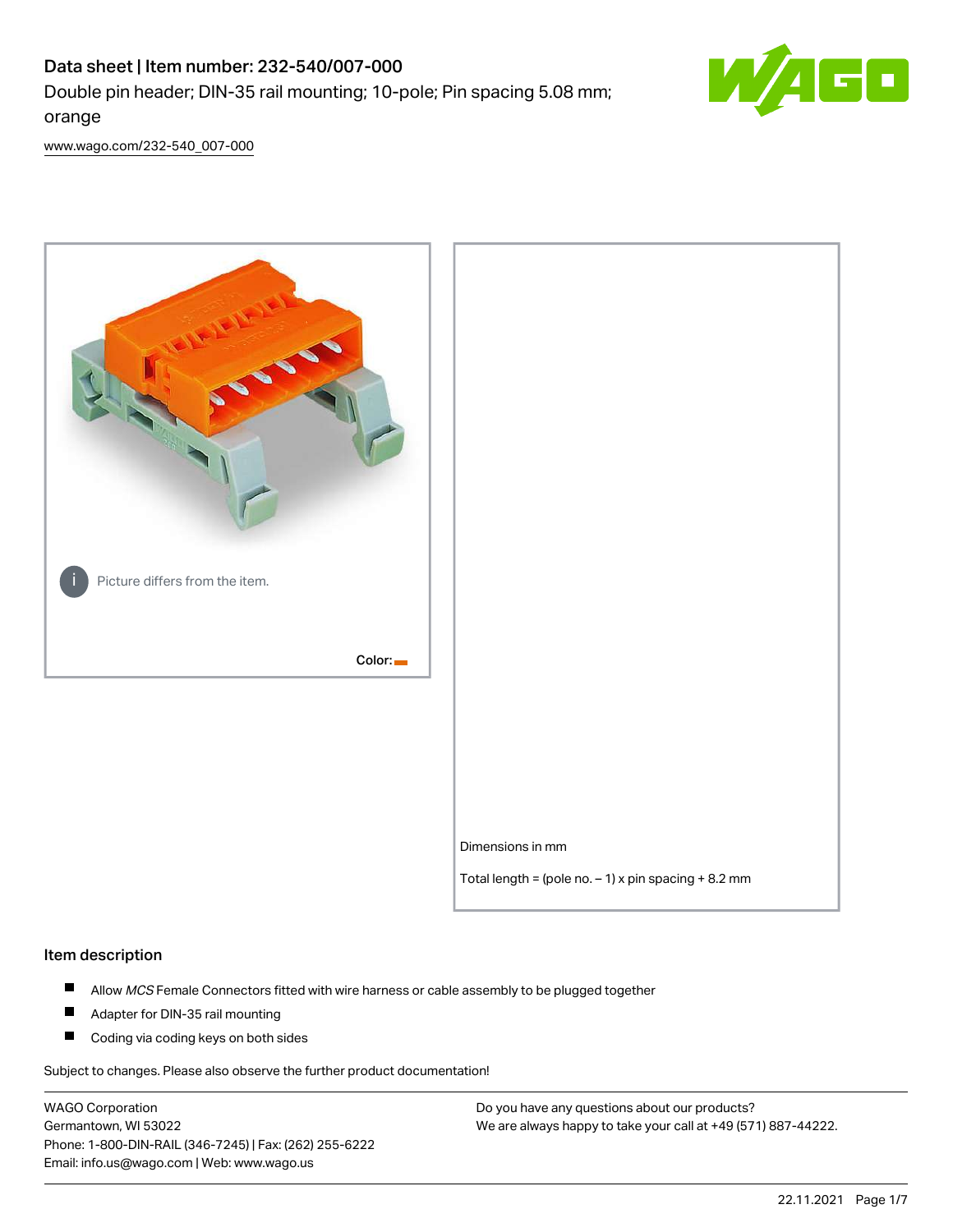

## Data Notes

| Safety information 1 | The <i>MCS – MULTI CONNECTION SYSTEM</i> includes connectors<br>without breaking capacity in accordance with DIN EN 61984. When<br>used as intended, these connectors must not be connected<br>/disconnected when live or under load. The circuit design should<br>ensure header pins, which can be touched, are not live when<br>unmated. |
|----------------------|--------------------------------------------------------------------------------------------------------------------------------------------------------------------------------------------------------------------------------------------------------------------------------------------------------------------------------------------|
| Variants:            | Other pole numbers<br>Other versions (or variants) can be requested from WAGO Sales or<br>configured at https://configurator.wago.com/                                                                                                                                                                                                     |

## Electrical data

## IEC Approvals

| Ratings per                 | IEC/EN 60664-1                                                        |
|-----------------------------|-----------------------------------------------------------------------|
| Ratings (note)              | Notice: Male connectors must not be live when disconnected!           |
| Rated voltage (III / 3)     | 250 V                                                                 |
| Rated surge voltage (III/3) | 4 <sub>k</sub> V                                                      |
| Rated voltage (III/2)       | 320 V                                                                 |
| Rated surge voltage (III/2) | 4 <sub>k</sub> V                                                      |
| Nominal voltage (II/2)      | 630 V                                                                 |
| Rated surge voltage (II/2)  | 4 <sub>k</sub> V                                                      |
| Rated current               | 12A                                                                   |
| Legend (ratings)            | $(III / 2)$ $\triangle$ Overvoltage category III / Pollution degree 2 |

## UL Approvals

| Approvals per                  | UL 1059 |
|--------------------------------|---------|
| Rated voltage UL (Use Group B) | 300 V   |
| Rated current UL (Use Group B) | 15 A    |
| Rated voltage UL (Use Group D) | 300 V   |
| Rated current UL (Use Group D) | 10 A    |

## Ratings per UL

| Rated voltage UL 1977 | 600 V |
|-----------------------|-------|
| Rated current UL 1977 |       |

Subject to changes. Please also observe the further product documentation!

| <b>WAGO Corporation</b>                                | Do you have any questions about our products?                 |  |
|--------------------------------------------------------|---------------------------------------------------------------|--|
| Germantown, WI 53022                                   | We are always happy to take your call at +49 (571) 887-44222. |  |
| Phone: 1-800-DIN-RAIL (346-7245)   Fax: (262) 255-6222 |                                                               |  |
| Email: info.us@wago.com   Web: www.wago.us             |                                                               |  |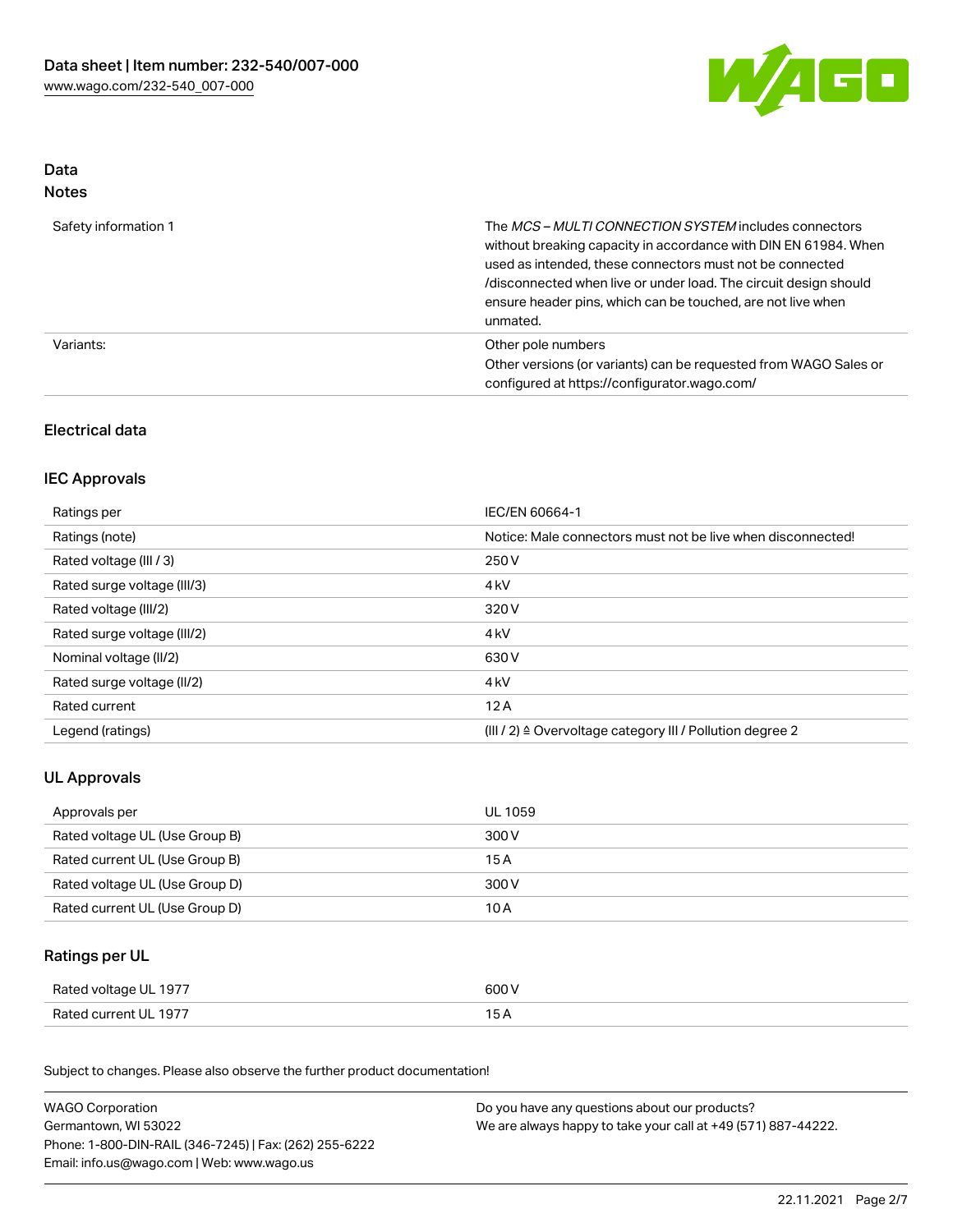

## CSA Approvals

| Approvals per                                                              | <b>CSA</b>                                    |
|----------------------------------------------------------------------------|-----------------------------------------------|
| Rated voltage CSA (Use Group B)                                            | 300V                                          |
| Rated current CSA (Use Group B)                                            | 15A                                           |
| Rated voltage CSA (Use Group D)                                            | 300 V                                         |
| Rated current CSA (Use Group D)                                            | 10A                                           |
| <b>Connection data</b>                                                     |                                               |
| Total number of potentials                                                 | 10                                            |
| Number of connection types                                                 | 1                                             |
| Number of levels                                                           | $\mathbf{1}$                                  |
| <b>Connection 1</b>                                                        |                                               |
| Number of poles                                                            | 10                                            |
| Physical data                                                              |                                               |
| Pin spacing                                                                | 5.08 mm / 0.2 inch                            |
| Width                                                                      | 54 mm / 2.126 inch                            |
| Height from upper-edge of DIN-rail                                         | 15 mm / 0.591 inch                            |
| Depth                                                                      | 42.5 mm / 1.673 inch                          |
| Mechanical data                                                            |                                               |
| Mounting type                                                              | DIN-35 rail                                   |
| Plug-in connection                                                         |                                               |
| Contact type (pluggable connector)                                         | Male connector/plug                           |
| Connector (connection type)                                                | for pluggable connector                       |
| Mismating protection                                                       | No                                            |
| Locking of plug-in connection                                              | Without                                       |
| <b>Material data</b>                                                       |                                               |
| Color                                                                      | orange                                        |
| Material group                                                             | <sup>1</sup>                                  |
| Insulation material                                                        | Polyamide (PA66)                              |
| Flammability class per UL94                                                | V <sub>0</sub>                                |
| Subject to changes. Please also observe the further product documentation! |                                               |
| <b>WAGO Corporation</b>                                                    | Do you have any questions about our products? |

Germantown, WI 53022 Phone: 1-800-DIN-RAIL (346-7245) | Fax: (262) 255-6222 Email: info.us@wago.com | Web: www.wago.us

We are always happy to take your call at +49 (571) 887-44222.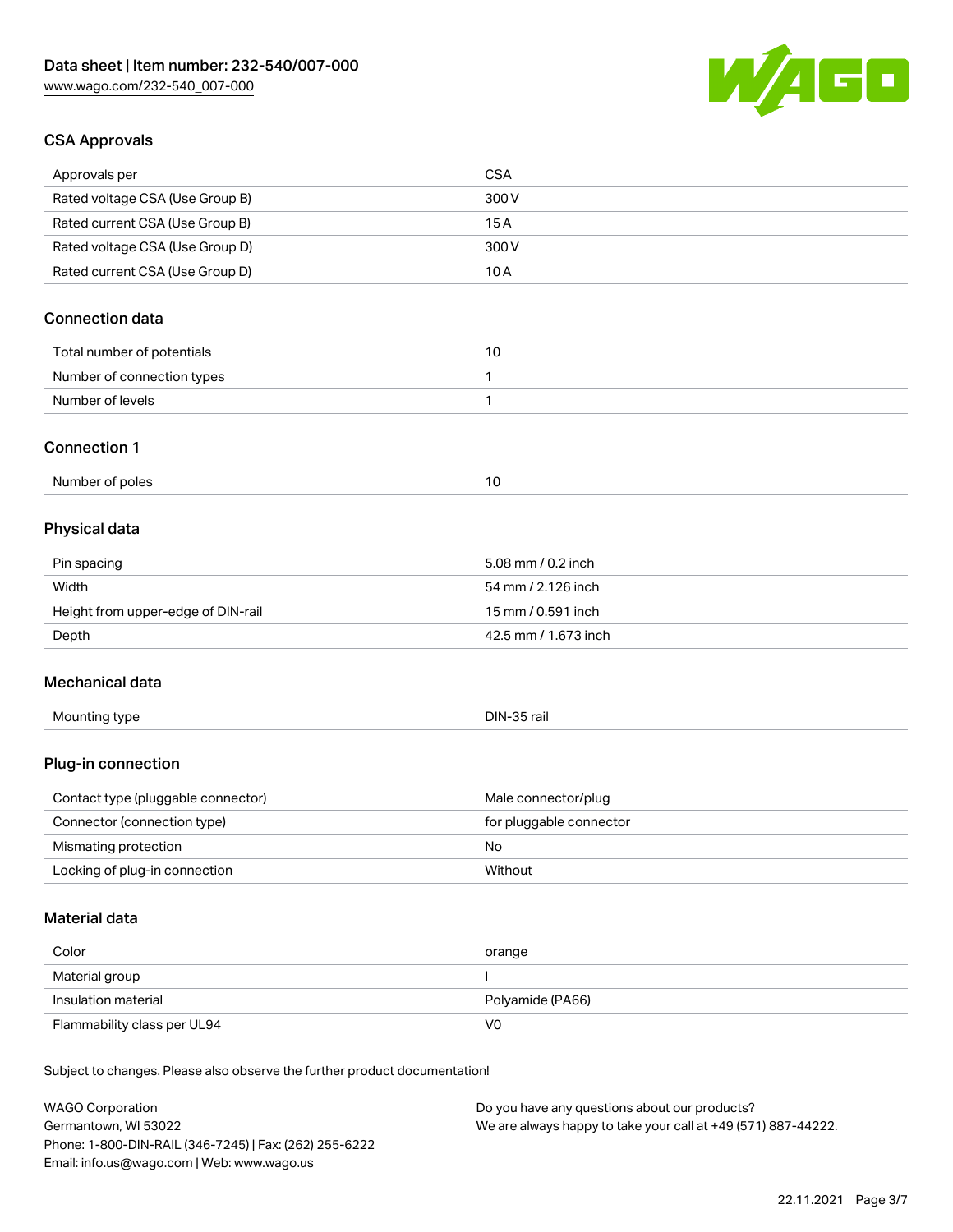[www.wago.com/232-540\\_007-000](http://www.wago.com/232-540_007-000)



| Contact material | Electrolytic copper (E <sub>Cu</sub> ) |
|------------------|----------------------------------------|
| Contact plating  | tin-plated                             |
| Fire load        | $0.208$ MJ                             |
| Weight           | 9.8 <sub>g</sub>                       |
|                  |                                        |

## Environmental requirements

| Limit temperature range<br>the contract of the contract of the contract of the contract of the contract of the contract of the contract of | +100 °C<br>-60 |
|--------------------------------------------------------------------------------------------------------------------------------------------|----------------|
|--------------------------------------------------------------------------------------------------------------------------------------------|----------------|

### Commercial data

| <b>Product Group</b>  | 3 (Multi Conn. System) |
|-----------------------|------------------------|
| PU (SPU)              | 25 Stück               |
| Packaging type        | box                    |
| Country of origin     | DE                     |
| <b>GTIN</b>           | 4045454339951          |
| Customs tariff number | 8536694040             |

## Approvals / Certificates

#### Country specific Approvals

| Logo                        | Approval                                     | <b>Additional Approval Text</b> | Certificate<br>name |
|-----------------------------|----------------------------------------------|---------------------------------|---------------------|
|                             | CВ<br>DEKRA Certification B.V.               | IEC 61984                       | NL-39756            |
| <b>VEMA</b><br><b>INEUR</b> | <b>KEMA/KEUR</b><br>DEKRA Certification B.V. | EN 61984                        | 2190761.01          |

#### Ship Approvals

Email: info.us@wago.com | Web: www.wago.us

|                                        |                                                                            |                                                               | Certificate |
|----------------------------------------|----------------------------------------------------------------------------|---------------------------------------------------------------|-------------|
| Logo                                   | Approval                                                                   | <b>Additional Approval Text</b>                               | name        |
| ABS                                    | <b>ABS</b>                                                                 |                                                               | $19-$       |
|                                        | American Bureau of Shipping                                                |                                                               | HG15869876- |
|                                        |                                                                            |                                                               | <b>PDA</b>  |
|                                        | BV                                                                         | <b>IEC 60998</b>                                              | 11915/D0 BV |
| VERITAS                                | Bureau Veritas S.A.                                                        |                                                               |             |
|                                        | <b>DNV GL</b>                                                              | EN 60998                                                      | TAE000016Z  |
| Det Norske Veritas, Germanischer Lloyd |                                                                            |                                                               |             |
|                                        | Subject to changes. Please also observe the further product documentation! |                                                               |             |
| <b>WAGO Corporation</b>                |                                                                            | Do you have any questions about our products?                 |             |
| Germantown, WI 53022                   |                                                                            | We are always happy to take your call at +49 (571) 887-44222. |             |
|                                        | Phone: 1-800-DIN-RAIL (346-7245)   Fax: (262) 255-6222                     |                                                               |             |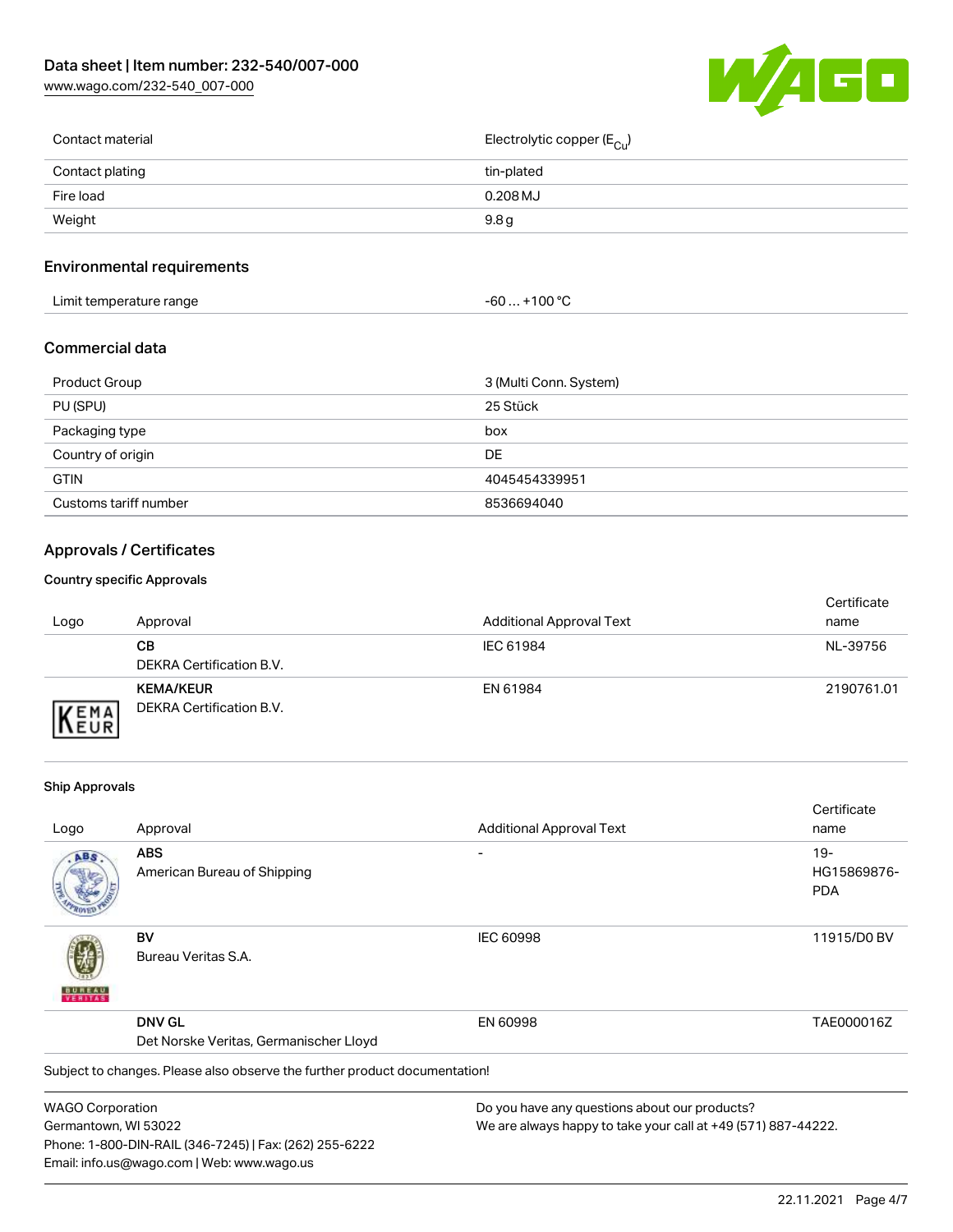

#### UL-Approvals

| Logo | Approval                                    | <b>Additional Approval Text</b> | Certificate<br>name |
|------|---------------------------------------------|---------------------------------|---------------------|
| Э.   | UL<br>UL International Germany GmbH         | <b>UL 1977</b>                  | E45171              |
| 8    | <b>UR</b><br>Underwriters Laboratories Inc. | <b>UL 1059</b>                  | E45172              |

#### Counterpart



| ltem no.231-310/026-000<br>1-conductor female connector; CAGE CLAMP®; 2.5 mm <sup>2</sup> ; Pin spacing 5.08 mm; 10-pole; 2,50 mm <sup>2</sup> ;<br>orange | www.wago.com/231-310/026- |
|------------------------------------------------------------------------------------------------------------------------------------------------------------|---------------------------|
|                                                                                                                                                            | 000                       |

## Optional accessories

#### Coding

#### Coding

|                      | Item no.: 231-129<br>Coding key; snap-on type; light gray                                                                                   | www.wago.com/231-129 |
|----------------------|---------------------------------------------------------------------------------------------------------------------------------------------|----------------------|
| Carrier rail         |                                                                                                                                             |                      |
| Mounting accessories |                                                                                                                                             |                      |
|                      | Item no.: 210-197<br>Steel carrier rail; 35 x 15 mm; 1.5 mm thick; 2 m long; slotted; similar to EN 60715; silver-colored                   | www.wago.com/210-197 |
|                      | Item no.: 210-198<br>Copper carrier rail; 35 x 15 mm; 2.3 mm thick; 2 m long; unslotted; according to EN 60715; copper-<br>colored          | www.wago.com/210-198 |
|                      | Item no.: 210-504<br>Steel carrier rail; 35 x 7.5 mm; 1 mm thick; 2 m long; slotted; galvanized; according to EN 60715; silver-<br>colored  | www.wago.com/210-504 |
|                      | Item no.: 210-505<br>Steel carrier rail; 35 x 7.5 mm; 1 mm thick; 2 m long; unslotted; galvanized; according to EN 60715;<br>silver-colored | www.wago.com/210-505 |
|                      | Item no.: 210-506<br>Steel carrier rail; 35 x 15 mm; 1.5 mm thick; 2 m long; unslotted; galvanized; similar to EN 60715; silver-<br>colored | www.wago.com/210-506 |

Item no.: 210-508

Subject to changes. Please also observe the further product documentation!

WAGO Corporation Germantown, WI 53022 Phone: 1-800-DIN-RAIL (346-7245) | Fax: (262) 255-6222 Email: info.us@wago.com | Web: www.wago.us

Do you have any questions about our products? We are always happy to take your call at +49 (571) 887-44222.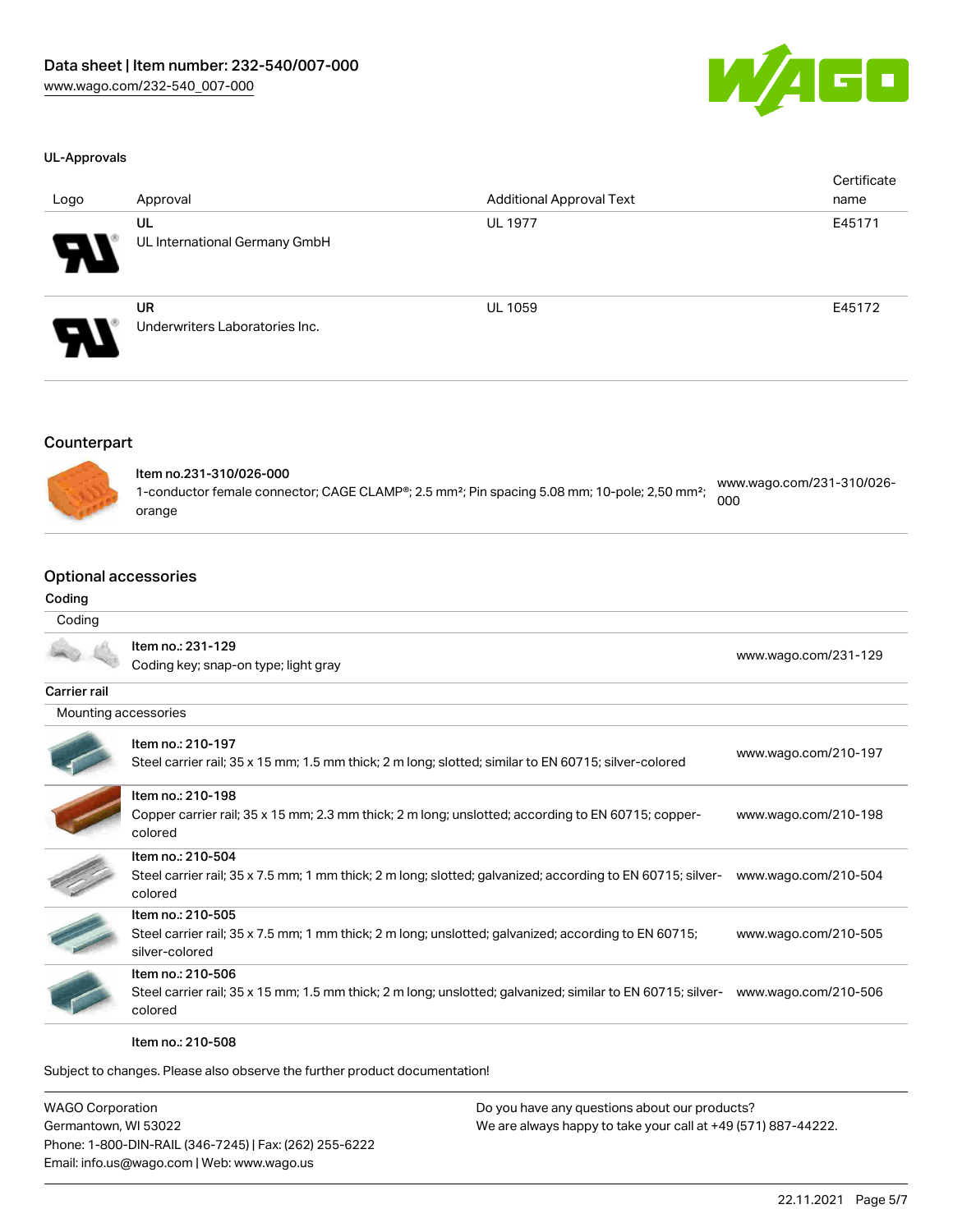## Data sheet | Item number: 232-540/007-000

[www.wago.com/232-540\\_007-000](http://www.wago.com/232-540_007-000)



| ۱ |
|---|
|   |
|   |

Steel carrier rail; 35 x 15 mm; 1.5 mm thick; 2 m long; slotted; galvanized; similar to EN 60715; silvercolored [www.wago.com/210-508](http://www.wago.com/210-508)

| Item no.: 210-113<br>Steel carrier rail; 35 x 7.5 mm; 1 mm thick; 2 m long; unslotted; according to EN 60715; silver-colored                                          | www.wago.com/210-113 |
|-----------------------------------------------------------------------------------------------------------------------------------------------------------------------|----------------------|
| Item no.: 210-118<br>Steel carrier rail; 35 x 15 mm; 2.3 mm thick; 2 m long; unslotted; according to EN 60715; silver-colored                                         | www.wago.com/210-118 |
| Item no.: 210-112<br>Steel carrier rail; 35 x 7.5 mm; 1 mm thick; 2 m long; slotted; according to EN 60715; "Hole width 25 mm; www.wago.com/210-112<br>silver-colored |                      |
| Item no.: 210-114<br>Steel carrier rail; 35 x 15 mm; 1.5 mm thick; 2 m long; unslotted; similar to EN 60715; silver-colored                                           | www.wago.com/210-114 |
| Item no.: 210-115<br>Steel carrier rail; 35 x 7.5 mm; 1 mm thick; 2 m long; slotted; according to EN 60715; "Hole width 18 mm; www.wago.com/210-115<br>silver-colored |                      |
| Item no.: 210-196<br>Aluminum carrier rail; 35 x 8.2 mm; 1.6 mm thick; 2 m long; unslotted; similar to EN 60715; silver-colored                                       | www.wago.com/210-196 |

## Downloads Documentation

| <b>Additional Information</b>     |            |               |          |
|-----------------------------------|------------|---------------|----------|
| Technical explanations            | 2019 Apr 3 | pdf<br>2.0 MB | Download |
|                                   |            |               |          |
| <b>CAD files</b>                  |            |               |          |
| CAD data                          |            |               |          |
| 2D/3D Models 232-540/007-000      |            | URL           | Download |
| CAE data                          |            |               |          |
| EPLAN Data Portal 232-540/007-000 |            | <b>URL</b>    | Download |
| ZUKEN Portal 232-540/007-000      |            | URL           | Download |
| EPLAN Data Portal 232-540/007-000 |            | URL           | Download |

Subject to changes. Please also observe the further product documentation!

WAGO Corporation Germantown, WI 53022 Phone: 1-800-DIN-RAIL (346-7245) | Fax: (262) 255-6222 Email: info.us@wago.com | Web: www.wago.us Do you have any questions about our products? We are always happy to take your call at +49 (571) 887-44222.